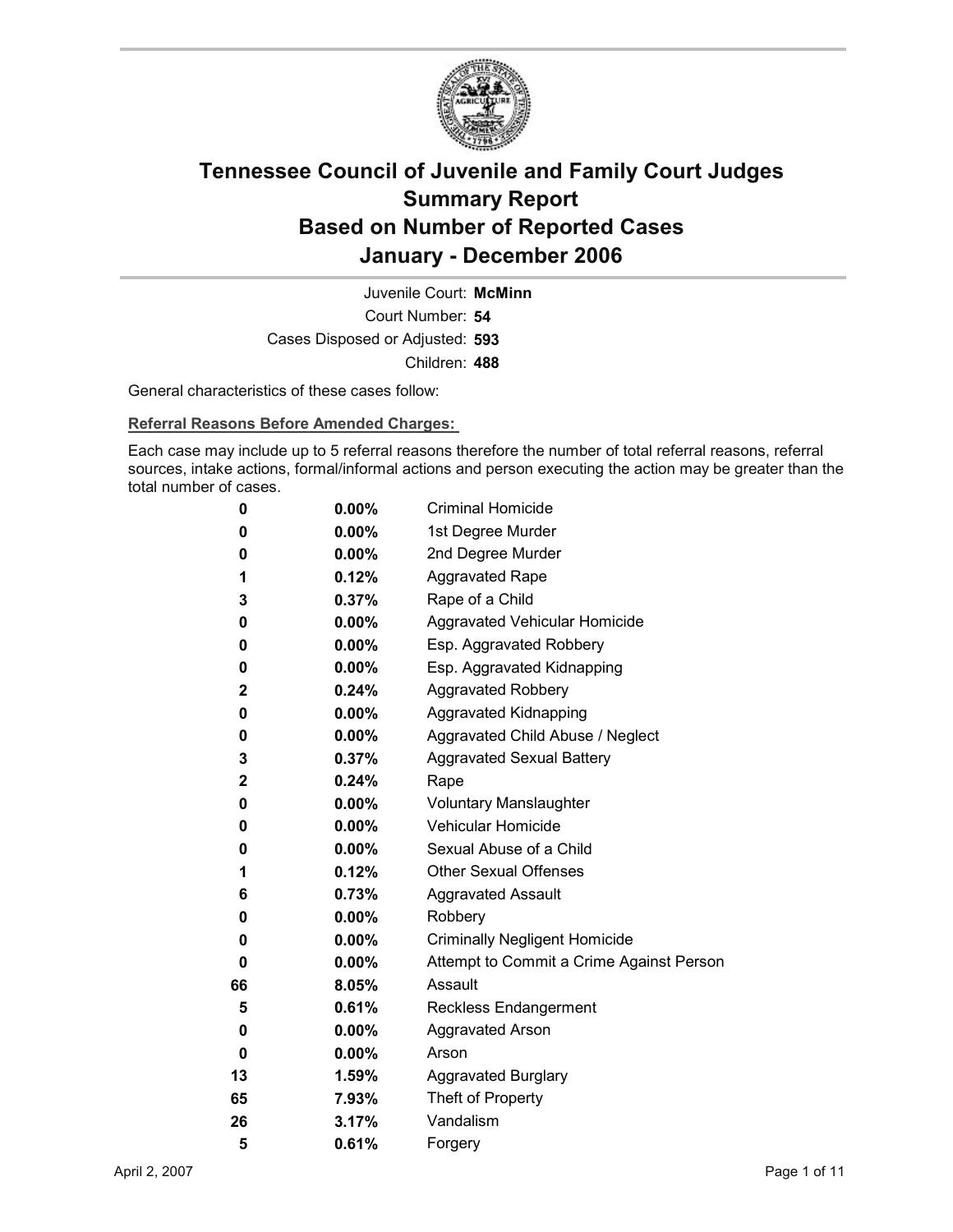

Court Number: **54** Juvenile Court: **McMinn** Cases Disposed or Adjusted: **593** Children: **488**

#### **Referral Reasons Before Amended Charges:**

Each case may include up to 5 referral reasons therefore the number of total referral reasons, referral sources, intake actions, formal/informal actions and person executing the action may be greater than the total number of cases.

| 0            | $0.00\%$ | <b>Worthless Checks</b>                                     |
|--------------|----------|-------------------------------------------------------------|
| $\mathbf{2}$ | 0.24%    | Illegal Possession / Fraudulent Use of Credit / Debit Cards |
| 20           | 2.44%    | <b>Burglary</b>                                             |
| 5            | 0.61%    | Unauthorized Use of a Vehicle                               |
| 0            | $0.00\%$ | <b>Cruelty to Animals</b>                                   |
| 7            | 0.85%    | Sale of Controlled Substances                               |
| 40           | 4.88%    | <b>Other Drug Offenses</b>                                  |
| 26           | 3.17%    | Possession of Controlled Substances                         |
| 0            | $0.00\%$ | <b>Criminal Attempt</b>                                     |
| 5            | 0.61%    | Carrying Weapons on School Property                         |
| 12           | 1.46%    | Unlawful Carrying / Possession of a Weapon                  |
| $\mathbf{2}$ | 0.24%    | <b>Evading Arrest</b>                                       |
| 0            | $0.00\%$ | Escape                                                      |
| $\mathbf{2}$ | 0.24%    | Driving Under Influence (DUI)                               |
| 25           | 3.05%    | Possession / Consumption of Alcohol                         |
| 8            | 0.98%    | Resisting Stop, Frisk, Halt, Arrest or Search               |
| 0            | $0.00\%$ | <b>Aggravated Criminal Trespass</b>                         |
| 3            | 0.37%    | Harassment                                                  |
| 0            | $0.00\%$ | Failure to Appear                                           |
| 1            | 0.12%    | Filing a False Police Report                                |
| $\mathbf{2}$ | 0.24%    | Criminal Impersonation                                      |
| 42           | 5.12%    | <b>Disorderly Conduct</b>                                   |
| 6            | 0.73%    | <b>Criminal Trespass</b>                                    |
| 10           | 1.22%    | Public Intoxication                                         |
| 0            | $0.00\%$ | Gambling                                                    |
| 144          | 17.56%   | <b>Traffic</b>                                              |
| $\bf{0}$     | $0.00\%$ | <b>Local Ordinances</b>                                     |
| $\mathbf{2}$ | 0.24%    | Violation of Wildlife Regulations                           |
| $\bf{0}$     | $0.00\%$ | Contempt of Court                                           |
| 62           | 7.56%    | <b>Violation of Probation</b>                               |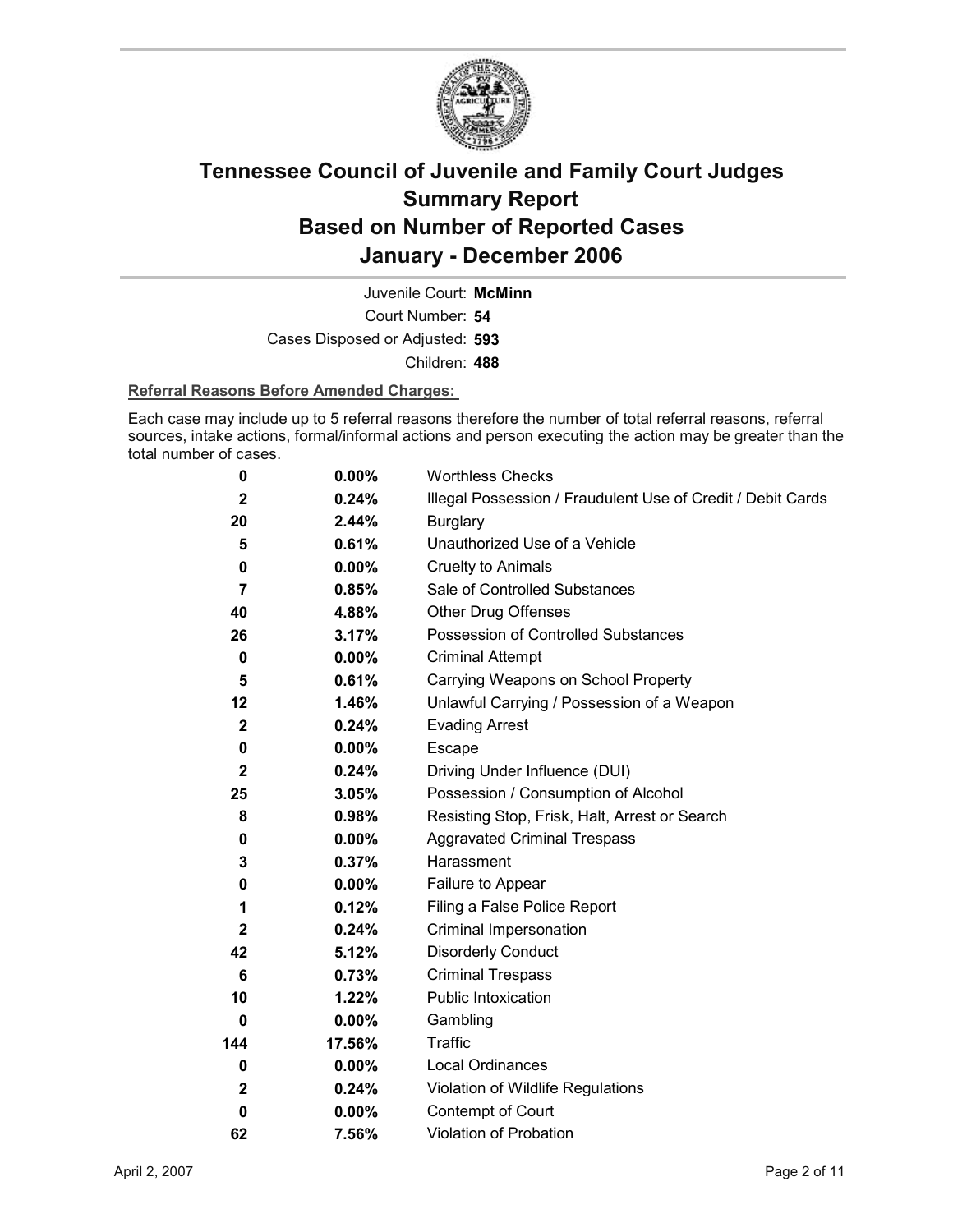

Court Number: **54** Juvenile Court: **McMinn** Cases Disposed or Adjusted: **593** Children: **488**

#### **Referral Reasons Before Amended Charges:**

Each case may include up to 5 referral reasons therefore the number of total referral reasons, referral sources, intake actions, formal/informal actions and person executing the action may be greater than the total number of cases.

| 0<br>0      | $0.00\%$<br>0.00% | <b>Request for Medical Treatment</b><br><b>Consent to Marry</b> |
|-------------|-------------------|-----------------------------------------------------------------|
| 0           | $0.00\%$          | <b>Child Support</b>                                            |
| 0           | 0.00%             | Paternity / Legitimation                                        |
| 0           | 0.00%             | Visitation                                                      |
| 1           | 0.12%             | Custody                                                         |
| 0           | $0.00\%$          | <b>Foster Care Review</b>                                       |
| 0           | 0.00%             | <b>Administrative Review</b>                                    |
| 0           | 0.00%             | <b>Judicial Review</b>                                          |
| 0           | 0.00%             | Violation of Informal Adjustment                                |
| 0           | 0.00%             | <b>Violation of Pretrial Diversion</b>                          |
| 0           | 0.00%             | <b>Termination of Parental Rights</b>                           |
|             | 0.12%             | Dependency / Neglect                                            |
| 0           | $0.00\%$          | <b>Physically Abused Child</b>                                  |
| 0           | 0.00%             | Sexually Abused Child                                           |
| 32          | 3.90%             | Violation of Curfew                                             |
| 0           | $0.00\%$          | Violation of a Valid Court Order                                |
| 5<br>97     | 0.61%<br>11.83%   | Out-of-State Runaway<br>Possession of Tobacco Products          |
| 30          | 3.66%             | In-State Runaway                                                |
| 12          | 1.46%             | Truancy                                                         |
| 12          | 1.46%             | <b>Unruly Behavior</b>                                          |
| $\mathbf 2$ | 0.24%             | <b>Violation of Aftercare</b>                                   |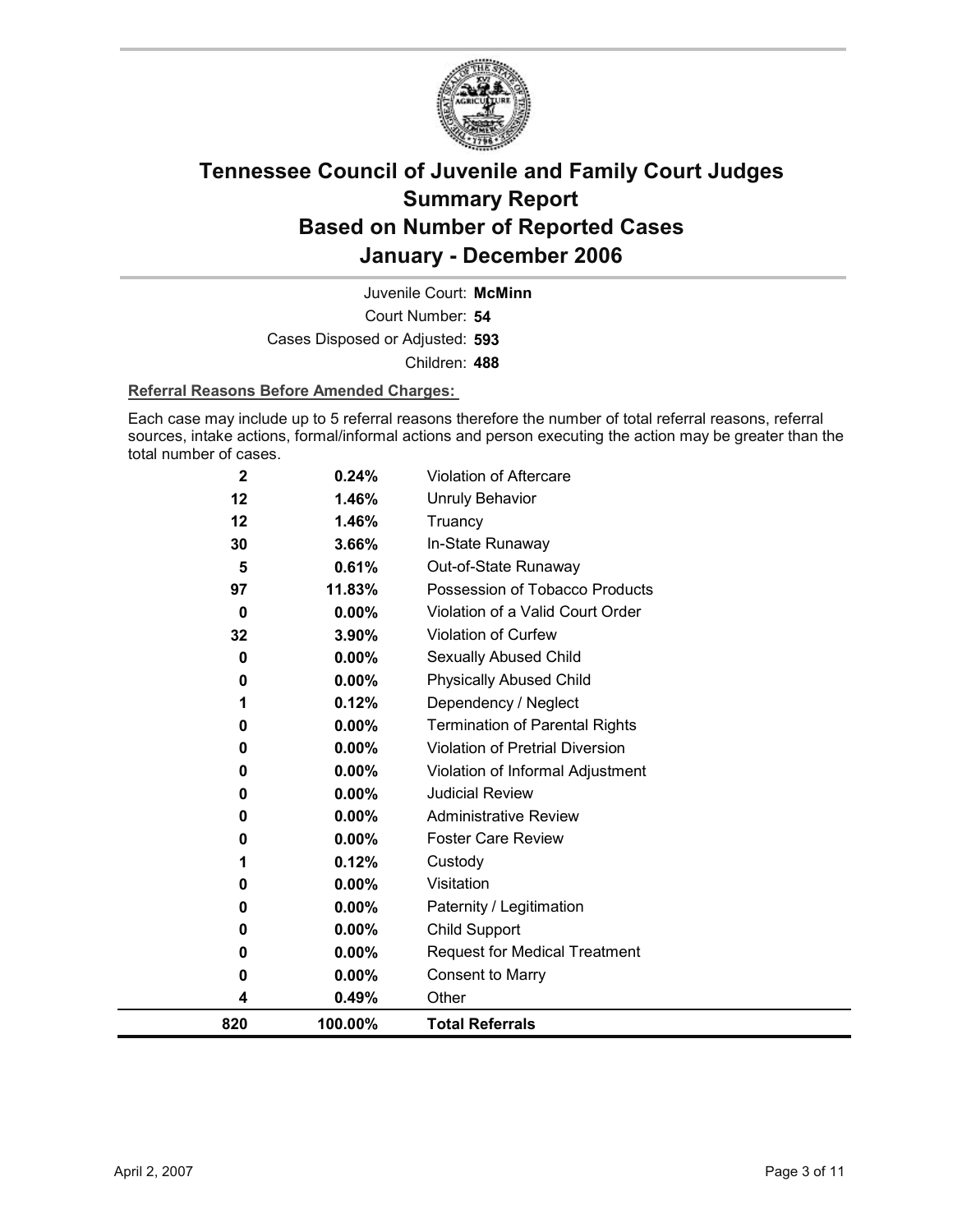

|                            | Juvenile Court: McMinn          |                                   |  |
|----------------------------|---------------------------------|-----------------------------------|--|
|                            | Court Number: 54                |                                   |  |
|                            | Cases Disposed or Adjusted: 593 |                                   |  |
|                            |                                 | Children: 488                     |  |
| <b>Referral Sources: 1</b> |                                 |                                   |  |
| 624                        | 76.10%                          | Law Enforcement                   |  |
| 33                         | 4.02%                           | Parents                           |  |
| $\mathbf{2}$               | 0.24%                           | <b>Relatives</b>                  |  |
| $\mathbf 0$                | 0.00%                           | Self                              |  |
| 37                         | 4.51%                           | School                            |  |
| 1                          | 0.12%                           | <b>CSA</b>                        |  |
| 12                         | 1.46%                           | <b>DCS</b>                        |  |
| 6                          | 0.73%                           | <b>Other State Department</b>     |  |
| $\bf{0}$                   | 0.00%                           | <b>District Attorney's Office</b> |  |
| 57                         | 6.95%                           | <b>Court Staff</b>                |  |
| 0                          | 0.00%                           | Social Agency                     |  |
| 5                          | 0.61%                           | <b>Other Court</b>                |  |
| 42                         | 5.12%                           | Victim                            |  |
| 1                          | 0.12%                           | Child & Parent                    |  |
| $\bf{0}$                   | 0.00%                           | Hospital                          |  |
| 0                          | 0.00%                           | Unknown                           |  |
| $\mathbf 0$                | 0.00%                           | Other                             |  |
| 820                        | 100.00%                         | <b>Total Referral Sources</b>     |  |
|                            |                                 |                                   |  |

### **Age of Child at Referral: 2**

| 488          | 100.00%  | <b>Total Child Count</b> |
|--------------|----------|--------------------------|
| 0            | $0.00\%$ | Unknown / Not Reported   |
| $\mathbf{2}$ | 0.41%    | Ages 19 and Over         |
| 183          | 37.50%   | Ages 17 through 18       |
| 191          | 39.14%   | Ages 15 through 16       |
| 95           | 19.47%   | Ages 13 through 14       |
| 15           | 3.07%    | Ages 11 through 12       |
| $\mathbf{2}$ | 0.41%    | Ages 10 and Under        |
|              |          |                          |

<sup>1</sup> If different than number of Referral Reasons (820), verify accuracy of your court's data.

<sup>2</sup> One child could be counted in multiple categories, verify accuracy of your court's data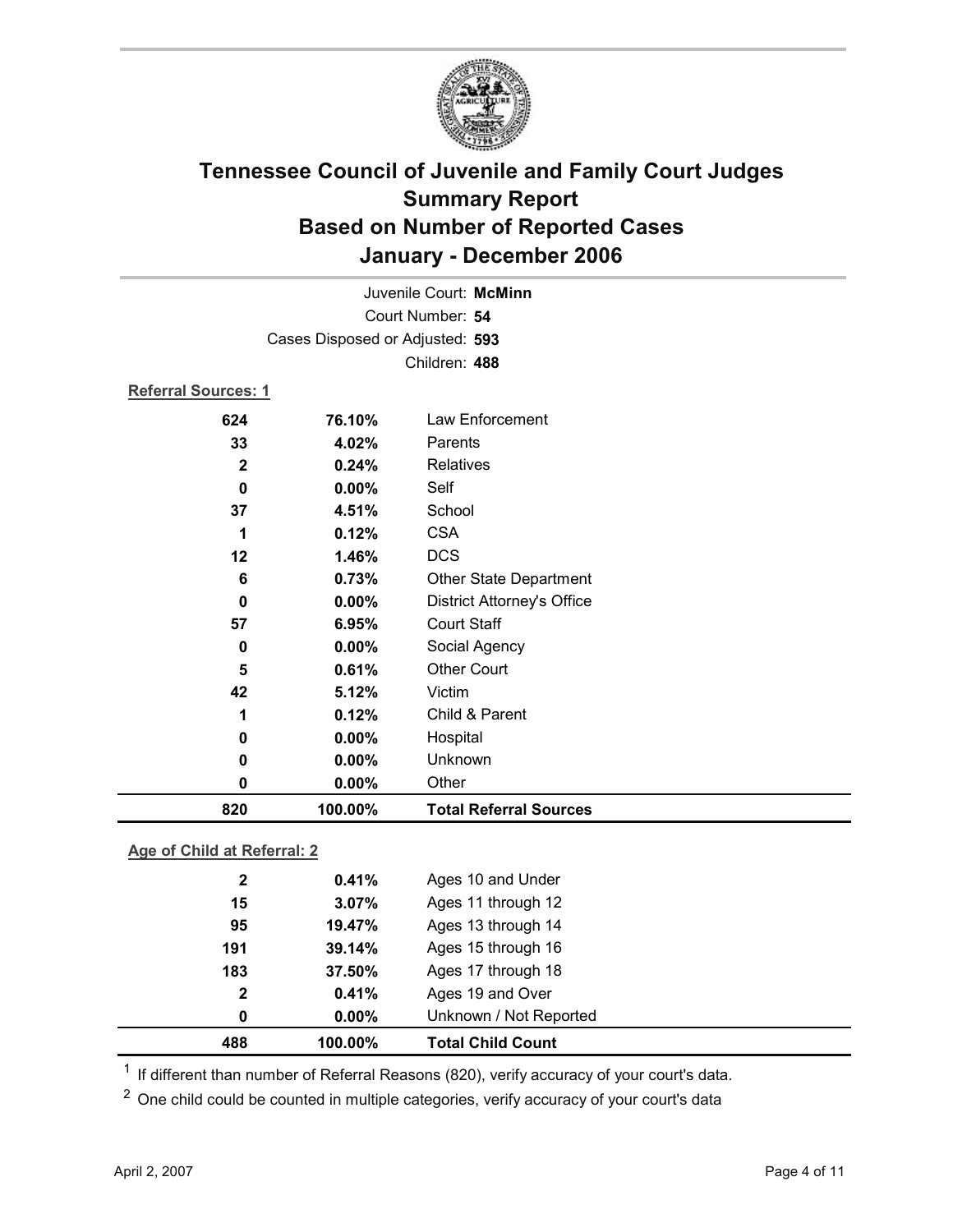

| Juvenile Court: McMinn                  |         |                          |  |
|-----------------------------------------|---------|--------------------------|--|
| Court Number: 54                        |         |                          |  |
| Cases Disposed or Adjusted: 593         |         |                          |  |
|                                         |         | Children: 488            |  |
| Sex of Child: 1                         |         |                          |  |
| 322                                     | 65.98%  | Male                     |  |
| 166                                     | 34.02%  | Female                   |  |
| $\mathbf 0$                             | 0.00%   | Unknown                  |  |
| 488                                     | 100.00% | <b>Total Child Count</b> |  |
| Race of Child: 1                        |         |                          |  |
| 440                                     | 90.16%  | White                    |  |
| 46                                      | 9.43%   | African American         |  |
| $\mathbf 0$                             | 0.00%   | <b>Native American</b>   |  |
| 1                                       | 0.20%   | Asian                    |  |
| $\mathbf 0$                             | 0.00%   | Mixed                    |  |
| 1                                       | 0.20%   | Unknown                  |  |
| 488                                     | 100.00% | <b>Total Child Count</b> |  |
| <b>Hispanic Origin: 1</b>               |         |                          |  |
| 9                                       | 1.84%   | Yes                      |  |
| 479                                     | 98.16%  | No                       |  |
| $\mathbf 0$                             | 0.00%   | Unknown                  |  |
| 488                                     | 100.00% | <b>Total Child Count</b> |  |
| <b>School Enrollment of Children: 1</b> |         |                          |  |
| 424                                     | 86.89%  | Yes                      |  |
| 24                                      | 4.92%   | No                       |  |
| 40                                      | 8.20%   | Unknown                  |  |
| 488                                     | 100.00% | <b>Total Child Count</b> |  |

 $1$  One child could be counted in multiple categories, verify accuracy of your court's data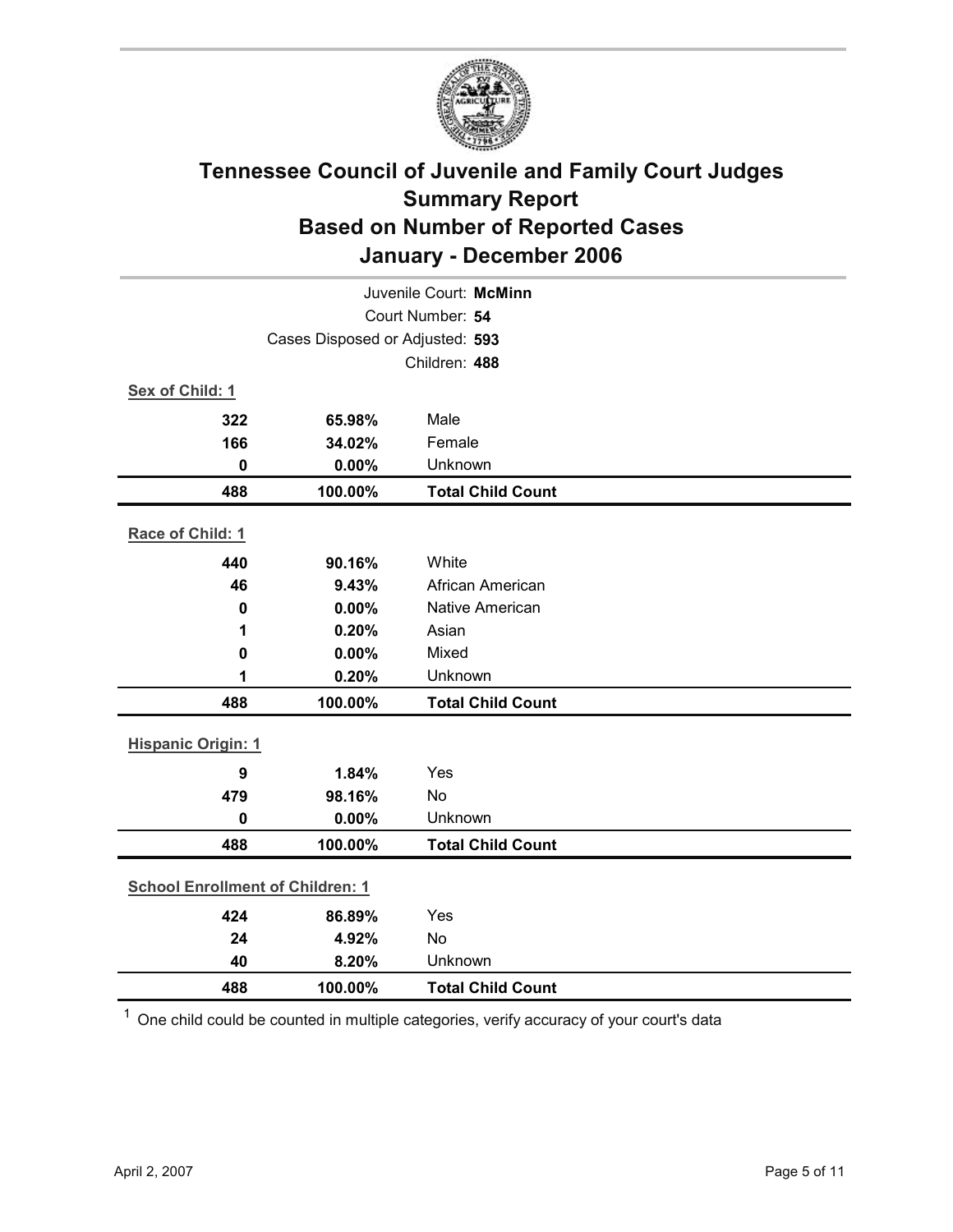

Court Number: **54** Juvenile Court: **McMinn** Cases Disposed or Adjusted: **593** Children: **488**

**Living Arrangement of Child at Time of Referral: 1**

| 488          | 100.00%  | <b>Total Child Count</b>     |
|--------------|----------|------------------------------|
| $\mathbf{2}$ | 0.41%    | Other                        |
| 34           | 6.97%    | Unknown                      |
| 3            | 0.61%    | Independent                  |
| $\mathbf{2}$ | 0.41%    | In an Institution            |
| $\mathbf{2}$ | 0.41%    | In a Residential Center      |
| 6            | 1.23%    | In a Group Home              |
| 13           | 2.66%    | With Foster Family           |
| 8            | 1.64%    | <b>With Adoptive Parents</b> |
| 46           | $9.43\%$ | <b>With Relatives</b>        |
| 42           | 8.61%    | <b>With Father</b>           |
| 164          | 33.61%   | With Mother                  |
| 34           | $6.97\%$ | With Mother and Stepfather   |
| 9            | $1.84\%$ | With Father and Stepmother   |
| 123          | 25.20%   | With Both Biological Parents |
|              |          |                              |

### **Type of Detention: 2**

| 593 | 100.00%  | <b>Total Detention Count</b> |  |
|-----|----------|------------------------------|--|
| 0   | $0.00\%$ | Other                        |  |
| 593 | 100.00%  | Does Not Apply               |  |
| 0   | $0.00\%$ | <b>Unknown</b>               |  |
| 0   | $0.00\%$ | <b>Psychiatric Hospital</b>  |  |
| 0   | $0.00\%$ | Jail - No Separation         |  |
| 0   | $0.00\%$ | Jail - Partial Separation    |  |
| 0   | $0.00\%$ | Jail - Complete Separation   |  |
| 0   | $0.00\%$ | Juvenile Detention Facility  |  |
| 0   | $0.00\%$ | Non-Secure Placement         |  |
|     |          |                              |  |

 $<sup>1</sup>$  One child could be counted in multiple categories, verify accuracy of your court's data</sup>

 $2$  If different than number of Cases (593) verify accuracy of your court's data.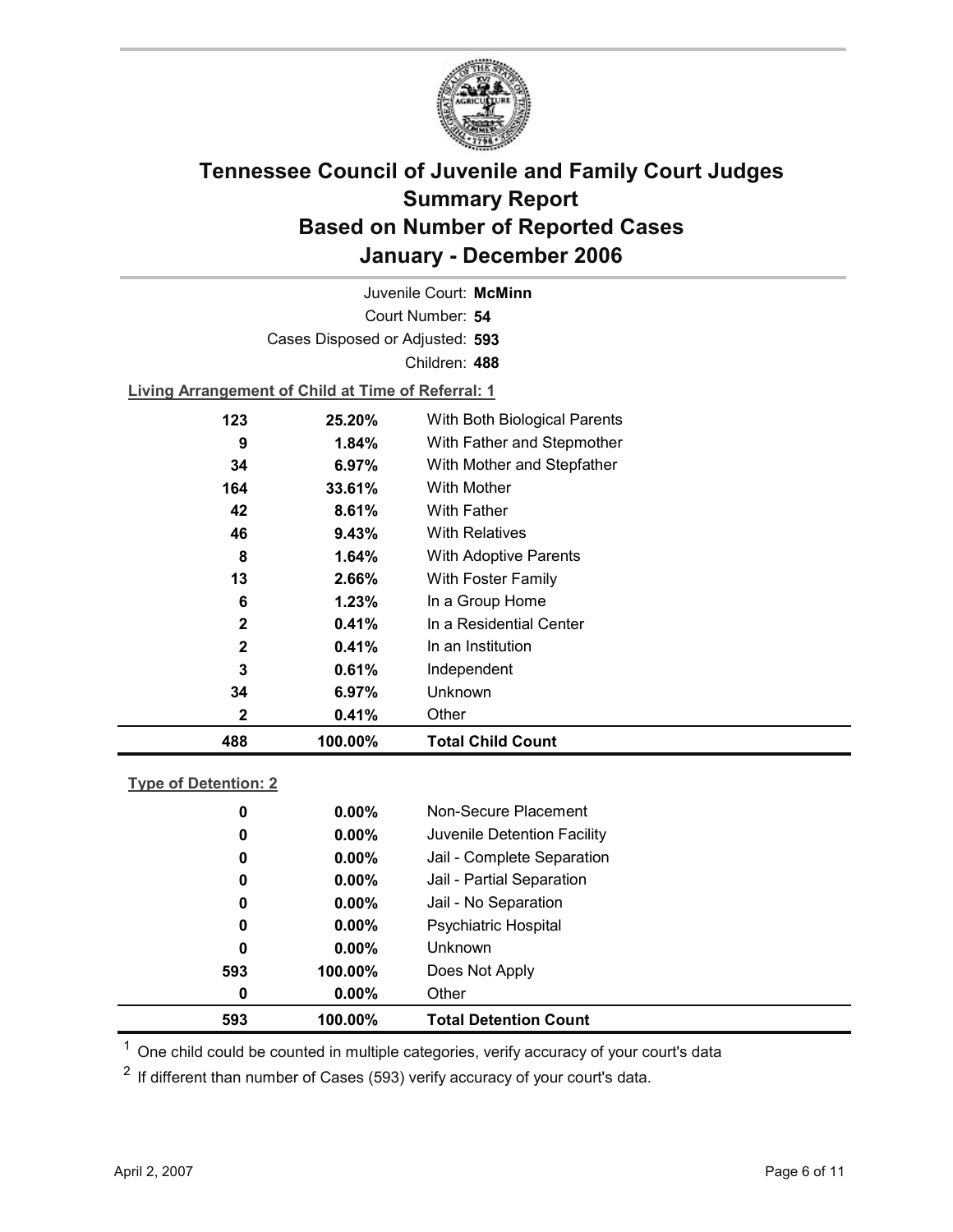

| Juvenile Court: McMinn                                                     |                                                    |                                            |  |  |  |
|----------------------------------------------------------------------------|----------------------------------------------------|--------------------------------------------|--|--|--|
|                                                                            | Court Number: 54                                   |                                            |  |  |  |
|                                                                            | Cases Disposed or Adjusted: 593                    |                                            |  |  |  |
|                                                                            |                                                    | Children: 488                              |  |  |  |
|                                                                            | <b>Placement After Secure Detention Hearing: 1</b> |                                            |  |  |  |
| 0                                                                          | $0.00\%$                                           | Returned to Prior Living Arrangement       |  |  |  |
| 1                                                                          | 0.17%<br>Juvenile Detention Facility               |                                            |  |  |  |
| 0                                                                          | 0.00%<br>Jail                                      |                                            |  |  |  |
| Shelter / Group Home<br>0.00%<br>0                                         |                                                    |                                            |  |  |  |
| 0                                                                          | $0.00\%$                                           | <b>Foster Family Home</b>                  |  |  |  |
| Psychiatric Hospital<br>0.00%<br>0                                         |                                                    |                                            |  |  |  |
| Unknown / Not Reported<br>$0.00\%$<br>0<br>Does Not Apply<br>592<br>99.83% |                                                    |                                            |  |  |  |
|                                                                            |                                                    |                                            |  |  |  |
| Other<br>$\bf{0}$<br>$0.00\%$                                              |                                                    |                                            |  |  |  |
|                                                                            |                                                    |                                            |  |  |  |
| 593                                                                        | 100.00%                                            | <b>Total Placement Count</b>               |  |  |  |
|                                                                            |                                                    |                                            |  |  |  |
| <b>Intake Actions: 2</b>                                                   |                                                    |                                            |  |  |  |
| 819                                                                        | 99.88%                                             | <b>Petition Filed</b>                      |  |  |  |
| 1                                                                          | 0.12%                                              | <b>Motion Filed</b>                        |  |  |  |
| 0                                                                          | $0.00\%$                                           | <b>Citation Processed</b>                  |  |  |  |
| 0                                                                          | 0.00%                                              | Notification of Paternity Processed        |  |  |  |
| 0                                                                          | 0.00%                                              | Scheduling of Judicial Review              |  |  |  |
| 0                                                                          | $0.00\%$                                           | <b>Scheduling of Administrative Review</b> |  |  |  |
| 0                                                                          | $0.00\%$                                           | Scheduling of Foster Care Review           |  |  |  |
| $\bf{0}$                                                                   | 0.00%                                              | Unknown                                    |  |  |  |
| 0<br>0                                                                     | 0.00%<br>$0.00\%$                                  | Does Not Apply<br>Other                    |  |  |  |

 $1$  If different than number of Cases (593) verify accuracy of your court's data.

 $2$  If different than number of Referral Reasons (820), verify accuracy of your court's data.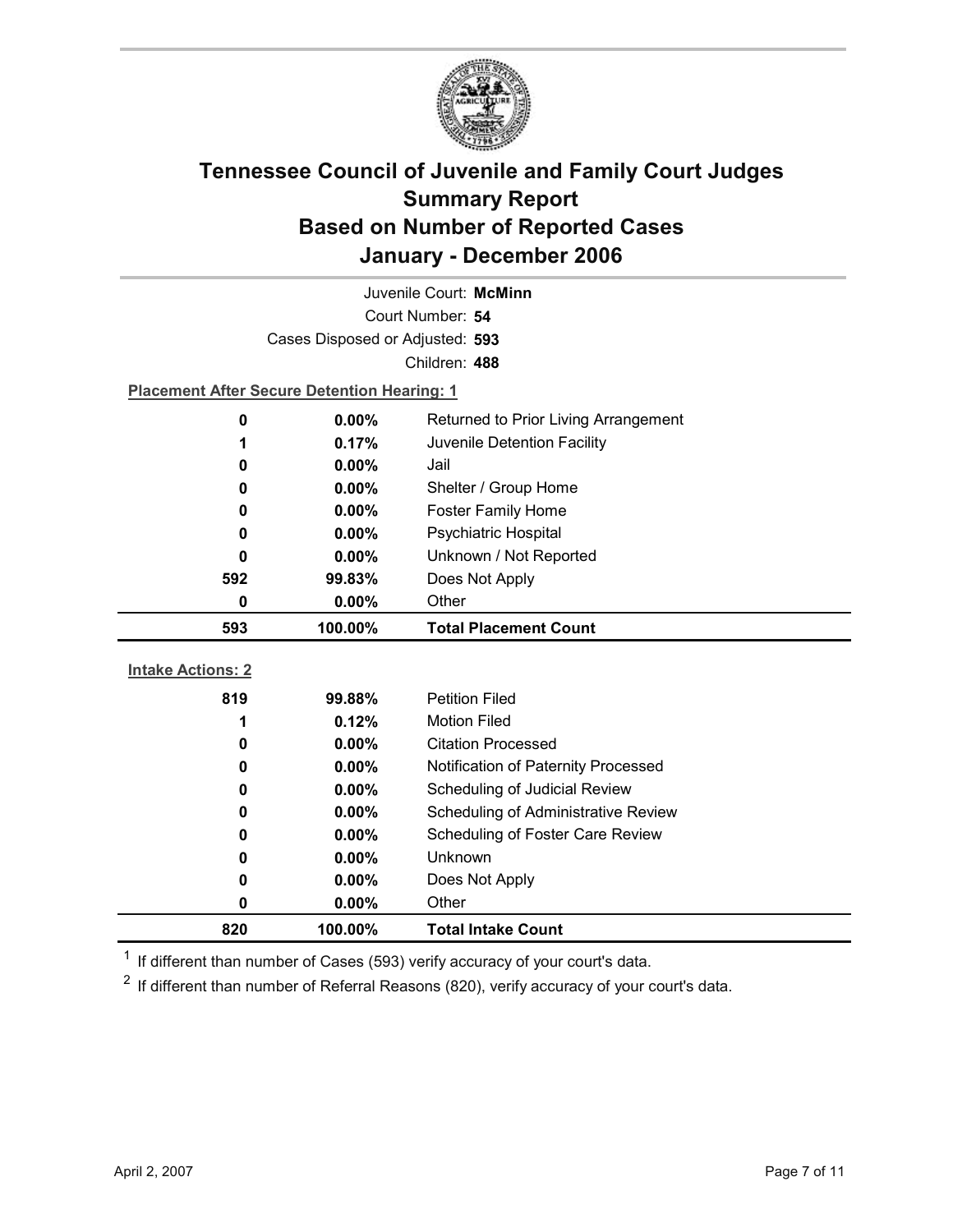

Court Number: **54** Juvenile Court: **McMinn** Cases Disposed or Adjusted: **593** Children: **488**

### **Last Grade Completed by Child: 1**

| $\bf{0}$                                | 0.00%   | Too Young for School         |
|-----------------------------------------|---------|------------------------------|
| 0                                       | 0.00%   | Preschool                    |
| 0                                       | 0.00%   | Kindergarten                 |
| 0                                       | 0.00%   | 1st Grade                    |
| $\mathbf 2$                             | 0.41%   | 2nd Grade                    |
| $\mathbf 2$                             | 0.41%   | 3rd Grade                    |
| 1                                       | 0.20%   | 4th Grade                    |
| 12                                      | 2.46%   | 5th Grade                    |
| 23                                      | 4.71%   | 6th Grade                    |
| 37                                      | 7.58%   | 7th Grade                    |
| 93                                      | 19.06%  | 8th Grade                    |
| 89                                      | 18.24%  | 9th Grade                    |
| 96                                      | 19.67%  | 10th Grade                   |
| 61                                      | 12.50%  | 11th Grade                   |
| 9                                       | 1.84%   | 12th Grade                   |
| 1                                       | 0.20%   | Non-Graded Special Ed        |
| 6                                       | 1.23%   | <b>GED</b>                   |
| 0                                       | 0.00%   | Graduated                    |
| 0                                       | 0.00%   | <b>Never Attended School</b> |
| 56                                      | 11.48%  | Unknown                      |
| $\bf{0}$                                | 0.00%   | Other                        |
| 488                                     | 100.00% | <b>Total Child Count</b>     |
| <b>Enrolled in Special Education: 1</b> |         |                              |
| 62                                      | 12.70%  | Yes                          |
| 368                                     | 75.41%  | No                           |

 $1$  One child could be counted in multiple categories, verify accuracy of your court's data

**58 11.89%** Unknown

**488 100.00% Total Child Count**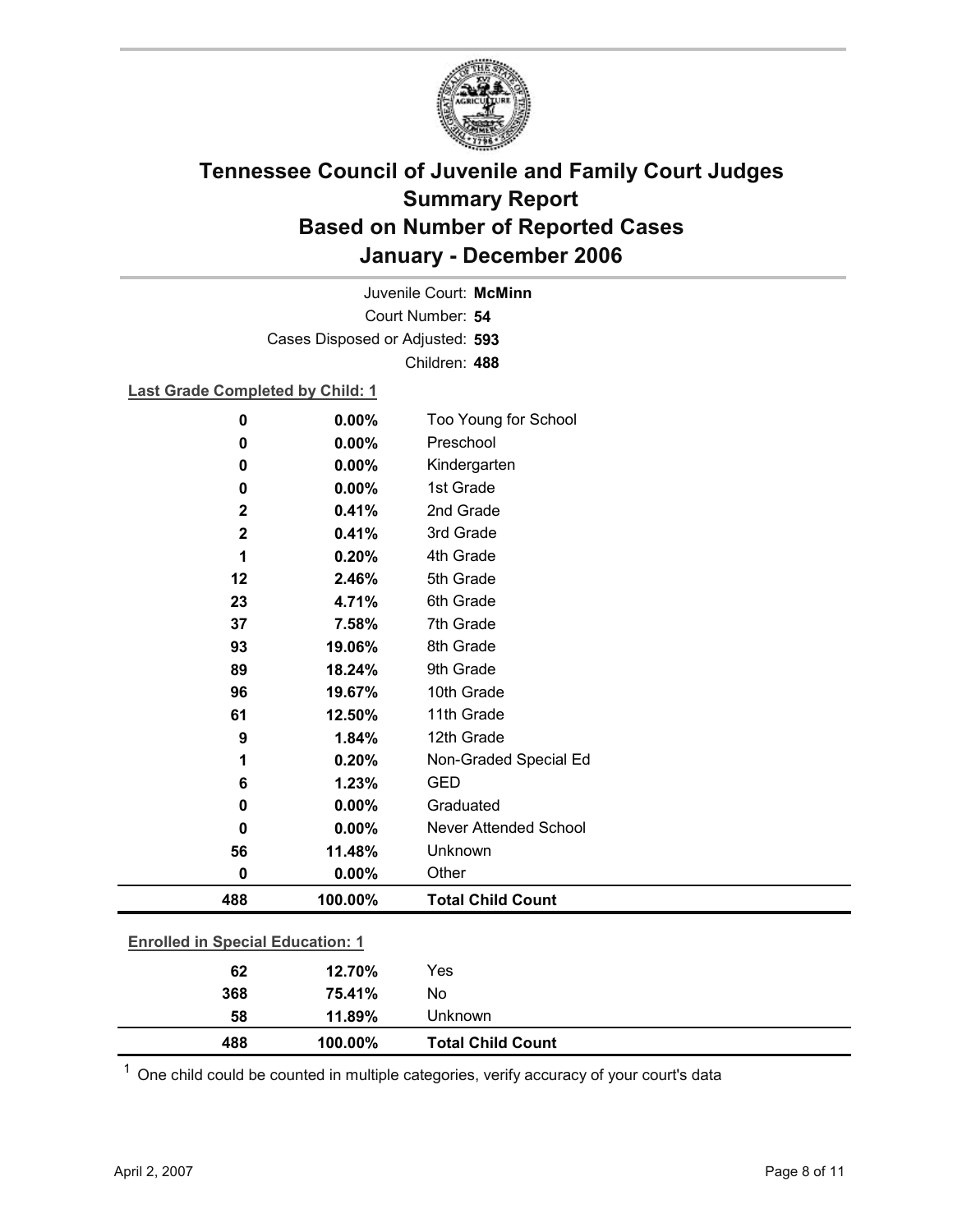

|                                 | Juvenile Court: McMinn       |                           |  |  |  |
|---------------------------------|------------------------------|---------------------------|--|--|--|
|                                 |                              | Court Number: 54          |  |  |  |
| Cases Disposed or Adjusted: 593 |                              |                           |  |  |  |
| Children: 488                   |                              |                           |  |  |  |
|                                 | <b>Action Executed By: 1</b> |                           |  |  |  |
| 820                             | 100.00%                      | Judge                     |  |  |  |
| 0                               | $0.00\%$                     | Referee                   |  |  |  |
| 0                               | $0.00\%$                     | <b>YSO</b>                |  |  |  |
| 0                               | $0.00\%$                     | Other                     |  |  |  |
| 0                               | $0.00\%$                     | Unknown / Not Reported    |  |  |  |
| 820                             | 100.00%                      | <b>Total Action Count</b> |  |  |  |

#### **Formal / Informal Actions: 1**

| 2        | 0.24%    | Dismissed                                      |
|----------|----------|------------------------------------------------|
| 0        | $0.00\%$ | Retired / Nolle Prosequi                       |
| 612      | 74.63%   | <b>Complaint Substantiated Delinquent</b>      |
| 201      | 24.51%   | <b>Complaint Substantiated Status Offender</b> |
|          | 0.12%    | Complaint Substantiated Dependent / Neglected  |
| 0        | $0.00\%$ | <b>Complaint Substantiated Abused</b>          |
| 0        | $0.00\%$ | <b>Complaint Substantiated Mentally III</b>    |
| 0        | $0.00\%$ | Informal Adjustment                            |
| 0        | $0.00\%$ | <b>Pretrial Diversion</b>                      |
| 3        | $0.37\%$ | <b>Transfer to Adult Court Hearing</b>         |
| $\bf{0}$ | $0.00\%$ | Charges Cleared by Transfer to Adult Court     |
| 0        | $0.00\%$ | <b>Special Proceeding</b>                      |
| 1        | 0.12%    | Review Concluded                               |
| 0        | $0.00\%$ | Case Held Open                                 |
| 0        | $0.00\%$ | Other                                          |
| 0        | $0.00\%$ | Unknown / Not Reported                         |
| 820      | 100.00%  | <b>Total Action Count</b>                      |

 $1$  If different than number of Referral Reasons (820), verify accuracy of your court's data.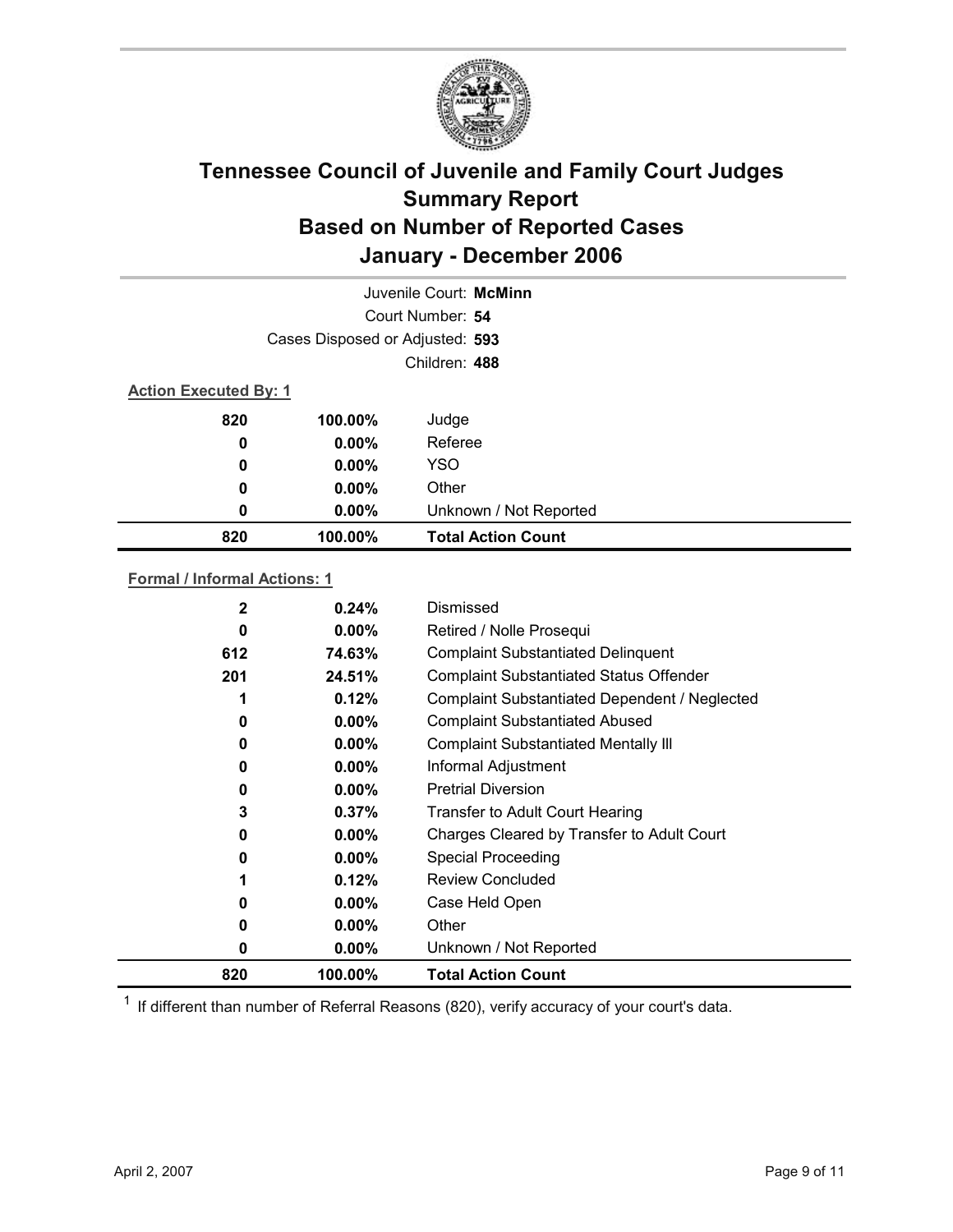

|                                 |                                                       | Juvenile Court: McMinn                               |
|---------------------------------|-------------------------------------------------------|------------------------------------------------------|
|                                 |                                                       | Court Number: 54                                     |
| Cases Disposed or Adjusted: 593 |                                                       |                                                      |
|                                 |                                                       | Children: 488                                        |
| <b>Case Outcomes:</b>           | There can be multiple outcomes for one child or case. |                                                      |
| 103                             | 6.36%                                                 | Case Dismissed                                       |
| $\mathbf{2}$                    | 0.12%                                                 | Case Retired or Nolle Prosequi                       |
| 0                               | 0.00%                                                 | Warned / Counseled                                   |
| 0                               | $0.00\%$                                              | Held Open For Review                                 |
| 265                             | 16.36%                                                | Supervision / Probation to Juvenile Court            |
| 68                              | 4.20%                                                 | <b>Probation to Parents</b>                          |
| 52                              | 3.21%                                                 | Referral to Another Entity for Supervision / Service |
| 53                              | 3.27%                                                 | Referred for Mental Health Counseling                |
| 82                              | 5.06%                                                 | Referred for Alcohol and Drug Counseling             |
| 0                               | 0.00%                                                 | Referred to Alternative School                       |
| 0                               | $0.00\%$                                              | Referred to Private Child Agency                     |
| 58                              | 3.58%                                                 | Referred to Defensive Driving School                 |
| 0                               | $0.00\%$                                              | Referred to Alcohol Safety School                    |
| 0                               | 0.00%                                                 | Referred to Juvenile Court Education-Based Program   |
| 90                              | 5.56%                                                 | Driver's License Held Informally                     |
| 0                               | $0.00\%$                                              | <b>Voluntary Placement with DMHMR</b>                |
| 1                               | 0.06%                                                 | <b>Private Mental Health Placement</b>               |
| 0                               | $0.00\%$                                              | <b>Private MR Placement</b>                          |
| 0                               | $0.00\%$                                              | Placement with City/County Agency/Facility           |
| 0                               | $0.00\%$                                              | Placement with Relative / Other Individual           |
| 43                              | 2.65%                                                 | Fine                                                 |
| 220                             | 13.58%                                                | <b>Public Service</b>                                |
| 38                              | 2.35%                                                 | Restitution                                          |
| 0                               | $0.00\%$                                              | Runaway Returned                                     |
| 10                              | 0.62%                                                 | No Contact Order                                     |
| 0                               | $0.00\%$                                              | Injunction Other than No Contact Order               |
| 1                               | 0.06%                                                 | <b>House Arrest</b>                                  |
| 0                               | $0.00\%$                                              | <b>Court Defined Curfew</b>                          |
| 0                               | 0.00%                                                 | Dismissed from Informal Adjustment                   |
| 67                              | 4.14%                                                 | <b>Dismissed from Pretrial Diversion</b>             |
| 0                               | $0.00\%$                                              | Released from Probation                              |
| 9                               | 0.56%                                                 | <b>Transferred to Adult Court</b>                    |
| 0                               | 0.00%                                                 | <b>DMHMR Involuntary Commitment</b>                  |